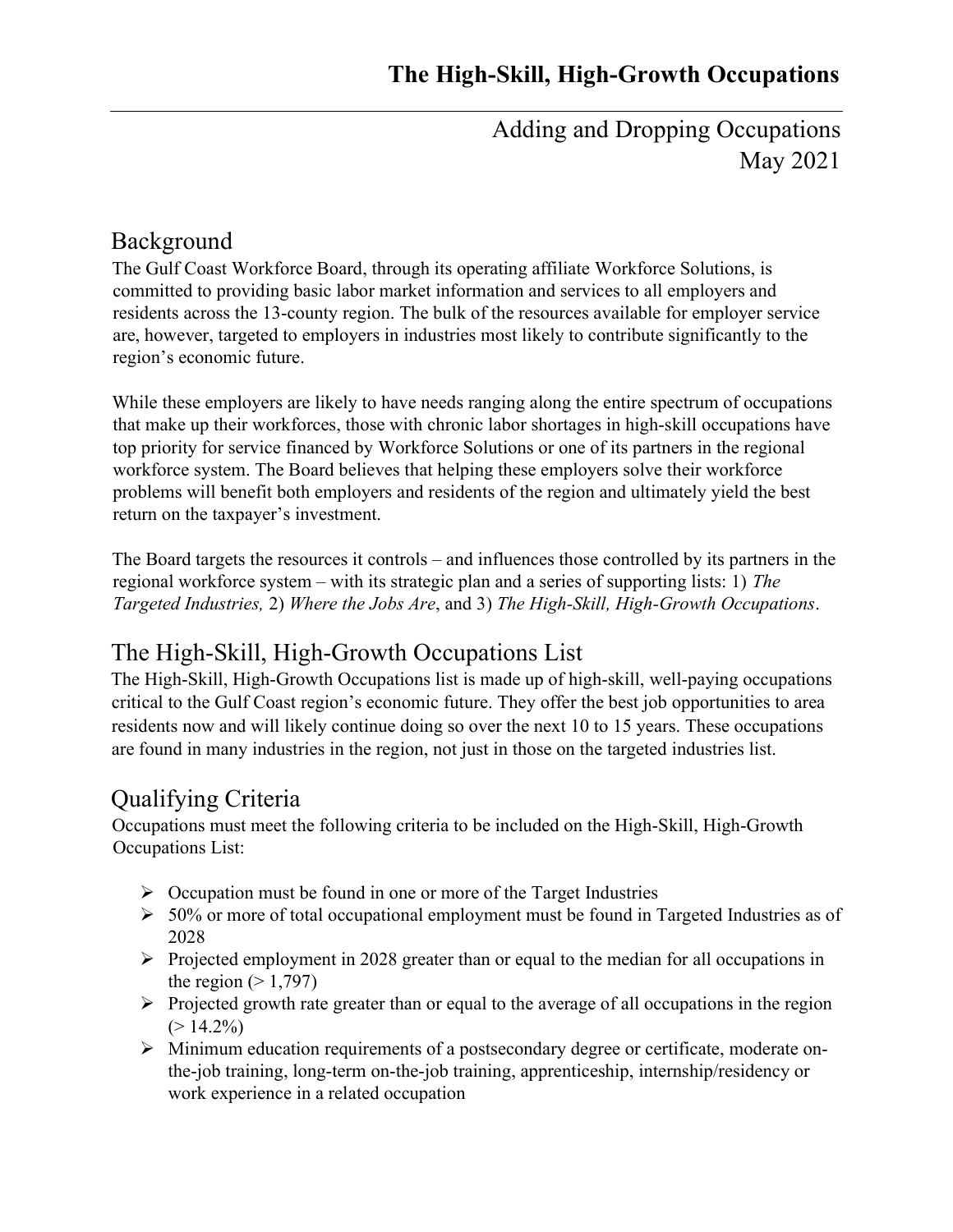- $\triangleright$  Median hourly wages greater than or equal to the OES 2019 median wage for all occupations in the region  $($  > \$19.44)
- $\triangleright$  Occupations found on previous High-Skill, High-Growth Occupation list and which meet four of the five criteria immediately above are retained

### Student Scholarships

Students preparing for employment or looking to advance their careers within occupations on the High-Skill, High-Growth Occupations list are eligible for – but not guaranteed – scholarships from Workforce Solutions or one of its partners.

Scholarship counseling is available to assist resident customers seeking education for employment in other occupations.

## Functions of the Lists

The Where the Jobs Are List is a list of occupations likely to provide the largest number of job opportunities in the region over the next ten years. The High-Skill, High-Growth Occupations list focuses workforce investments on occupations most likely to have chronic labor shortages adversely affecting regional economic growth. High-Skill, High-Growth Occupations Supported by Scholarship identifies high-skill, high-growth occupations where Workforce Solutions or one of its partners may provide student scholarships to cover some or all costs of the education or training required for employment.

### Modifying the Lists

Internal – We will review all lists every two years and update them as new labor market information (either statistical data or local labor market intelligence) becomes available. New information may result in fewer or more occupations qualifying for a list, a change in the mix of the targeted industries, or some combination thereof.

External – An employer or group of employers may petition the Gulf Coast Workforce Board at any time to add or drop occupations from either the High-Skill, High-Growth Occupations list or High-Skill, High-Growth Occupations Supported by Scholarship list. There are four steps to the process:

1) Contact the Workforce Board.

Employers wanting to petition the Gulf Coast Workforce Board to amend the High-Skill, High-Growth Occupations list should contact Board staff by email to GulfCoastHSHG@wrksolutions.com

2) Collect information.

Board staff will work with the petitioner(s) to clarify the nature of the request, and provide statistical and/or local labor market intelligence documenting the validity of the request. The Board may ask for the following kinds of information:

- Why does the petitioner want to amend the High-Skill, High-Growth Occupations list?
- What is the petitioner's projected hiring needs?